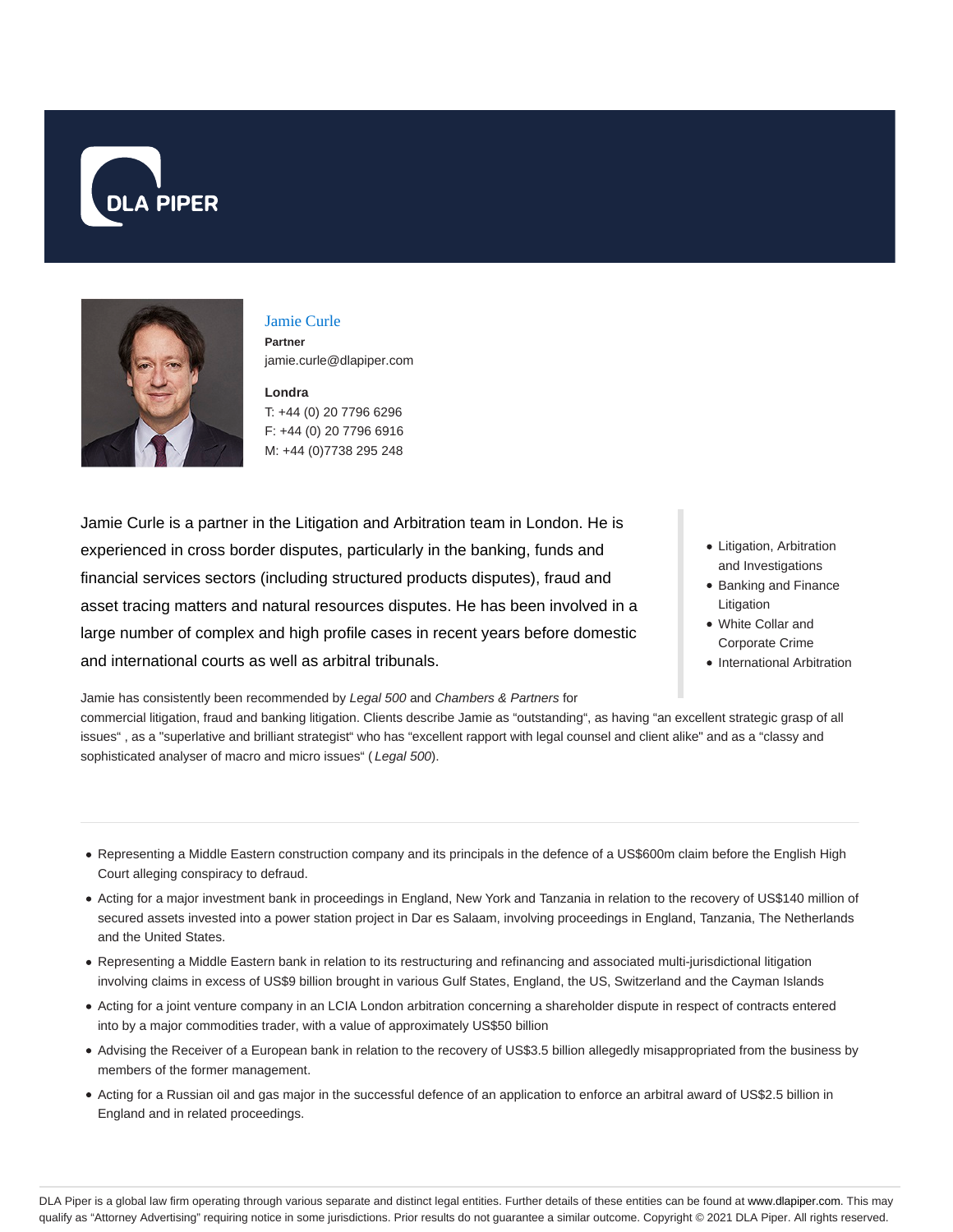- Representing a Gulf-based bank in the investigation and successful recovery of over US\$300 million of assets allegedly misappropriated through infrastructure projects, involving actions in Switzerland, the Cayman Islands, the BVI, Jersey and London.
- Acting for a US multinational in the investigation of a systemic and long running fraud perpetrated across a number of European jurisdictions by an IP holder, and securing a very favourable settlement.
- Representing a major international bank in the defence of claims in England and Monaco arising out of historic FX trades placed with a Monaco subsidiary of the bank.
- Acting for a major international consumer products company in the successful defence at first instance and in the Court of Appeal of a class action brought in the English High Court in respect of alleged liability arising from an armed invasion of the property of an African subsidiary company

### **CREDENZIALI**

# Qualifiche professionali

Abilitato all'esercizio della professione in Inghilterra e Galles

### Riconoscimenti

Jamie has consistently been recommended by Legal 500 and Chambers & Partners for commercial litigation, fraud and banking litigation. Clients describe Jamie as "outstanding", as having "an excellent strategic grasp of all issues" , as a "superlative and brilliant strategist" who has "excellent rapport with legal counsel and client alike" and as a "classy and sophisticated analyser of macro and micro issues" (Legal 500). He is listed as an asset recovery specialist by Who's Who Legal.

Legal 500, 2020 has the following client commentary:

- "Jamie Curle is absolutely brilliant at running cases, moving between the macro and the micro; he has huge expertise in juggling proceedings in different jurisdictions and is a joy to work with".
- "Jamie Curle has excellent client skills and good team management".

### Formazione

- College of Law, Graduate Diploma in Law and Postgraduate Diploma in Legal Practice
- London University, B.A. Hons (1st class)

### Associazioni professionali

- Law Society of England and Wales
- London Solicitors' Litigation Association
- Transparency International

### TENERSI INFORMATI

### Pubblicazioni

**Lloyd v Google – Supreme Court Judgment – report and impacts on data protection and mass claims in the UK**

#### 10 November 2021

UK Supreme Court allowed Google's appeal against the Court of Appeal decision which had previously granted Mr Lloyd permission to serve his representative claim on Google in the United States. The judgment brings to an end to one of the most significant issues to come before the UK Courts concerning class actions and data protection regimes.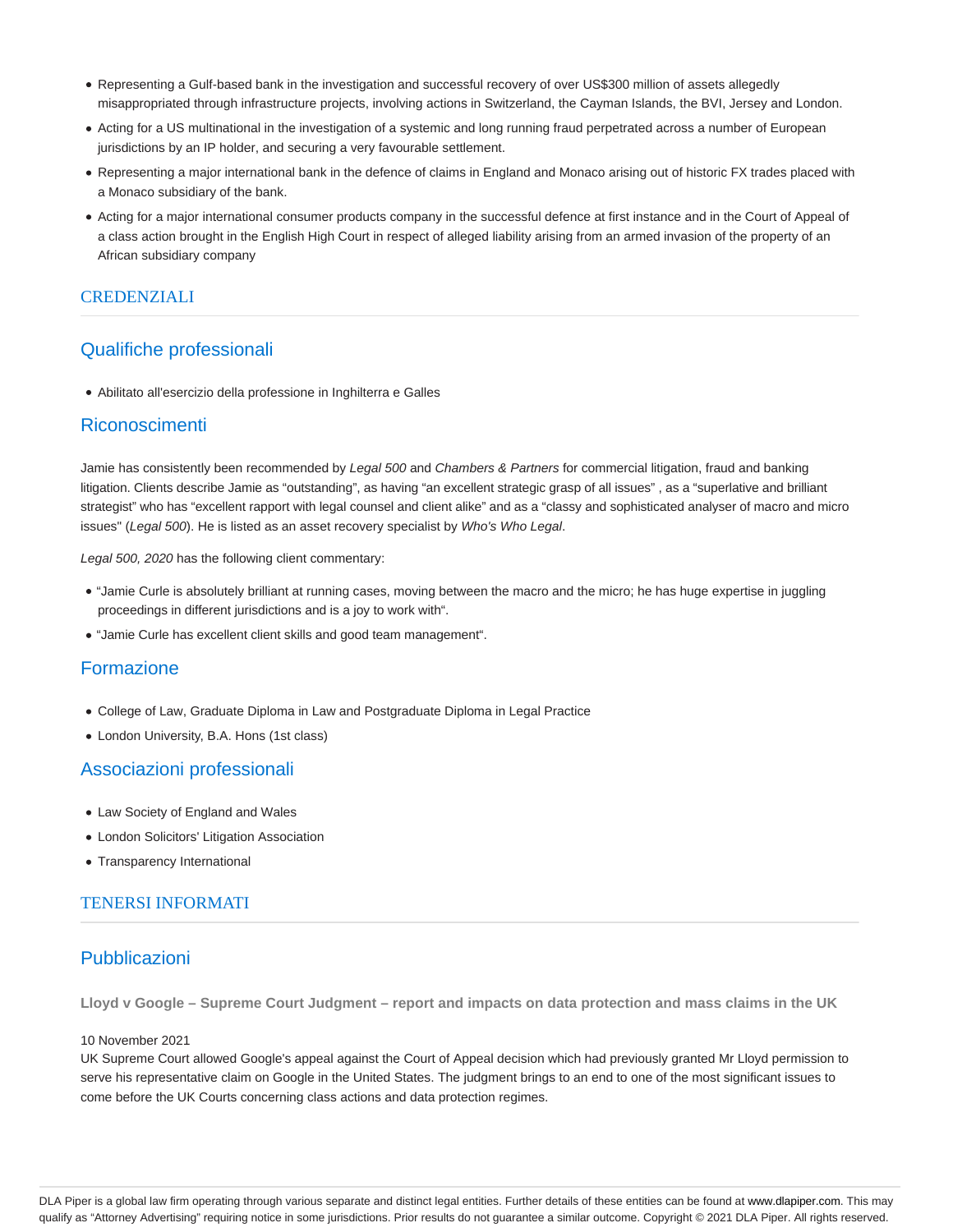**Why anti-suit injunctions may be on the rise after Brexit**

#### 27 October 2021

The departure of the UK from the EU is expected to lead to a rise in the number of anti-suit injunctions sought in the English courts. In this article we consider the four main reasons why that is likely to be the case.

**Cayman Islands Court of Appeal confirms availability of Norwich Pharmacal relief in foreign proceedings in Arcelormittal USA LLC v Essar Global Fund Limited & ors**

#### 18 May 2021

The Cayman Islands Court of Appeal has confirmed that the Norwich Pharmacal relief is available in the Cayman Islands in aid of foreign proceedings, a matter on which there was some doubt in light of recent English High Court decisions .

**Court of Appeal agrees it is arguable that a duty of care may arise in relation to end-of-life asset disposal**

12 March 2021

On 10 March 2021, the English Court of Appeal handed down its decision in Hamad Begum (on behalf of MD Khalil Mollah) v Maran (UK) Limited.

**Rowe & ors v Ingenious Media Holdings: the importance of capitalised funders**

1 February 2021

The recent decision in Rowe & ors v Ingenious Media Holdings provides some important clarification of aspects of the UK adverse costs regime applicable to third party funders, an area which poses particular risks and challenges to the market.

**Boardroom Brexit: What the deal means for dispute resolution**

31 December 2020

#### Boardroom Brexit

This was one of the most contentious areas in the negotiations as both sides wanted assurances that the other party would honour the commitments contained in the TCA in the future.

**'Parent company' liability: from Vedanta to BHP**

18 December 2020

On 9 November 2020, the English High Court handed down its decision in Município De Mariana & Ors v BHP Group Plc & Anor [2020] EWHC 2930 (BHP), striking out for abuse of process what would have been the largest mass tort claim in English legal history.

**Brexit: Choice of Law, Jurisdiction, Enforcement, and Service**

#### 27 November 2020

This article looks at the impact of reaching the end of the Brexit transition period (at 11pm on 31 December 2020) on governing law, jurisdiction, enforcement, and service in contracts between UK entities and EU member state entities.

DLA Piper is a global law firm operating through various separate and distinct legal entities. Further details of these entities can be found at www.dlapiper.com. This may qualify as "Attorney Advertising" requiring notice in some jurisdictions. Prior results do not guarantee a similar outcome. Copyright @ 2021 DLA Piper. All rights reserved.